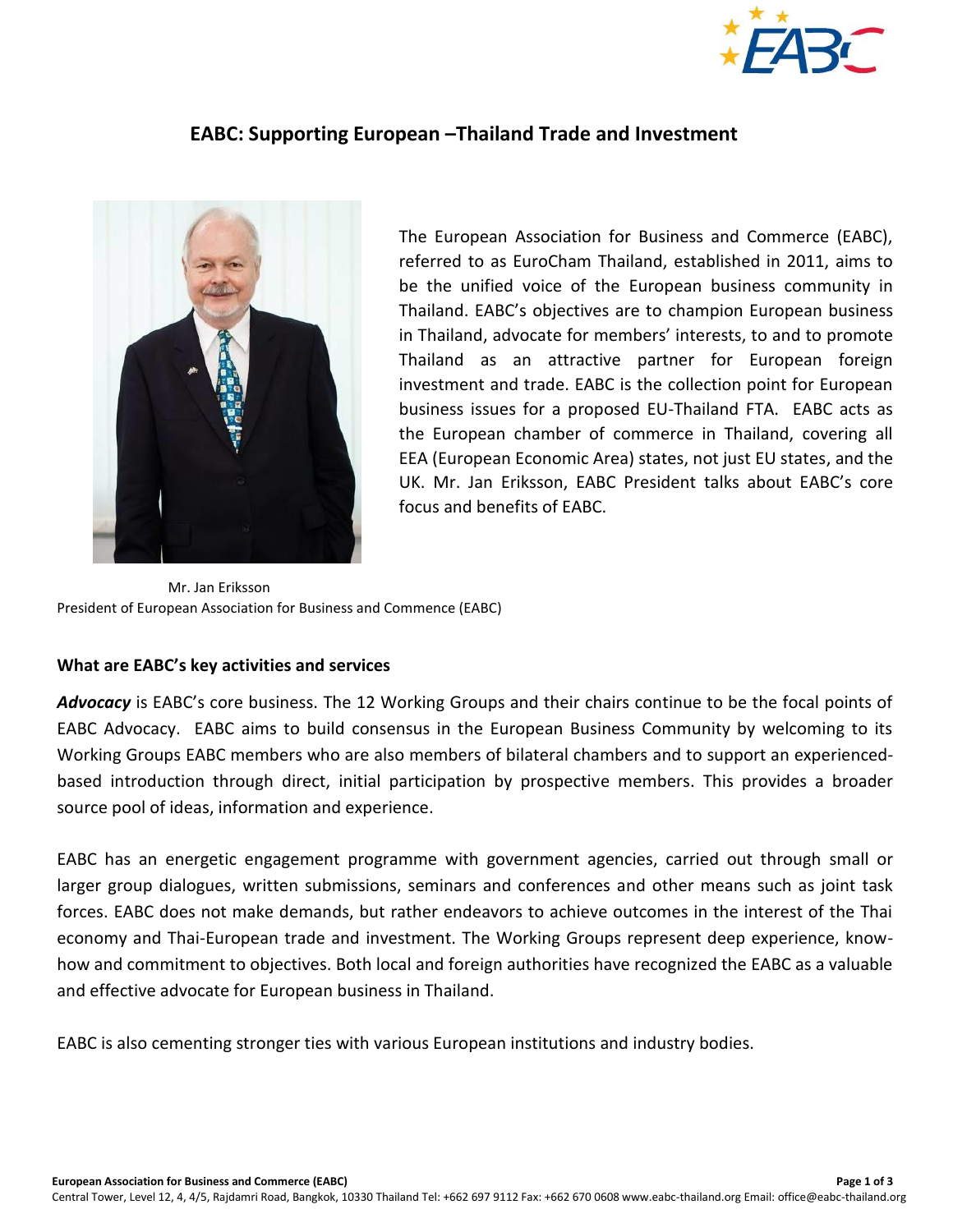

The 12 Working Groups are;

- Automotive
- Cross Sectoral Issues (with Clusters: Tax Regime, Foreign Investment, The Legal System, Work Permit & Visa, Human Capital Development, Anti Corruption).
- Digital Economy/ICT
- Energy
- Food & Beverages
- Healthcare & Pharmaceuticals
- Industry
- Insurance
- Intellectual Property Rights
- Rail & Road Infrastructures
- **•** Tourism
- Transport & Logistics

SMEs are included in all sectoral groups so that issues especially relevant to SMEs are covered.

*EABC Advisory Council* comprises European chamber presidents and, where there is no chamber, the head of an Embassy's trade or investment section. It also includes the EU Delegation. It meets twice per year.

The Council provides for better knowledge of EABC status, developments and activities by informing Advisory Council members of advocacy work, initiatives and activities in policy advocacy. Likewise, the Council also supplies EABC advocacy champions with a closer understanding of the policies and business issues of interest to chambers and European missions, as well providing guidance to the EABC on big picture issues.

The Advisory Council does not replace the EABC Board, which along with the EABC Members' meeting, are the decision-making organs of EABC.

## *Recent EABC Activities*

- Co-organizer with EU-ASEAN Business Council (EU-ABC) Business Mission to Thailand
- Co-organizer with TDRI and JFCCT on Fast Track Regulatory Reform ("Guillotine")
- Courtesy Meeting with Minister of Finance & several engagement on Finance, Digital Economy, Healthcare, and Tax & Customs
- Holding EABC Advisory Council; 2 times per year
- Development of safe border opening recommendations
- Development of proposals for review of barriers to investment, such as in the FBA.
- Engaging in preparations for a proposed EU-Thailand FTA and EFTA-Thailand, both with Ministry of Commerce in Thailand and (for the EU-FTA) with the EU
- Development of safe border opening recommendations.
- EABC signed MoU to combat illicit trade (TRANCIT)
- EABC signed MoU on the Protection of IPR on the Internet with the Department of Intellectual Property
- Digital developments in eCommerce Tax, Data Privacy, Data Security and Digital Platforms